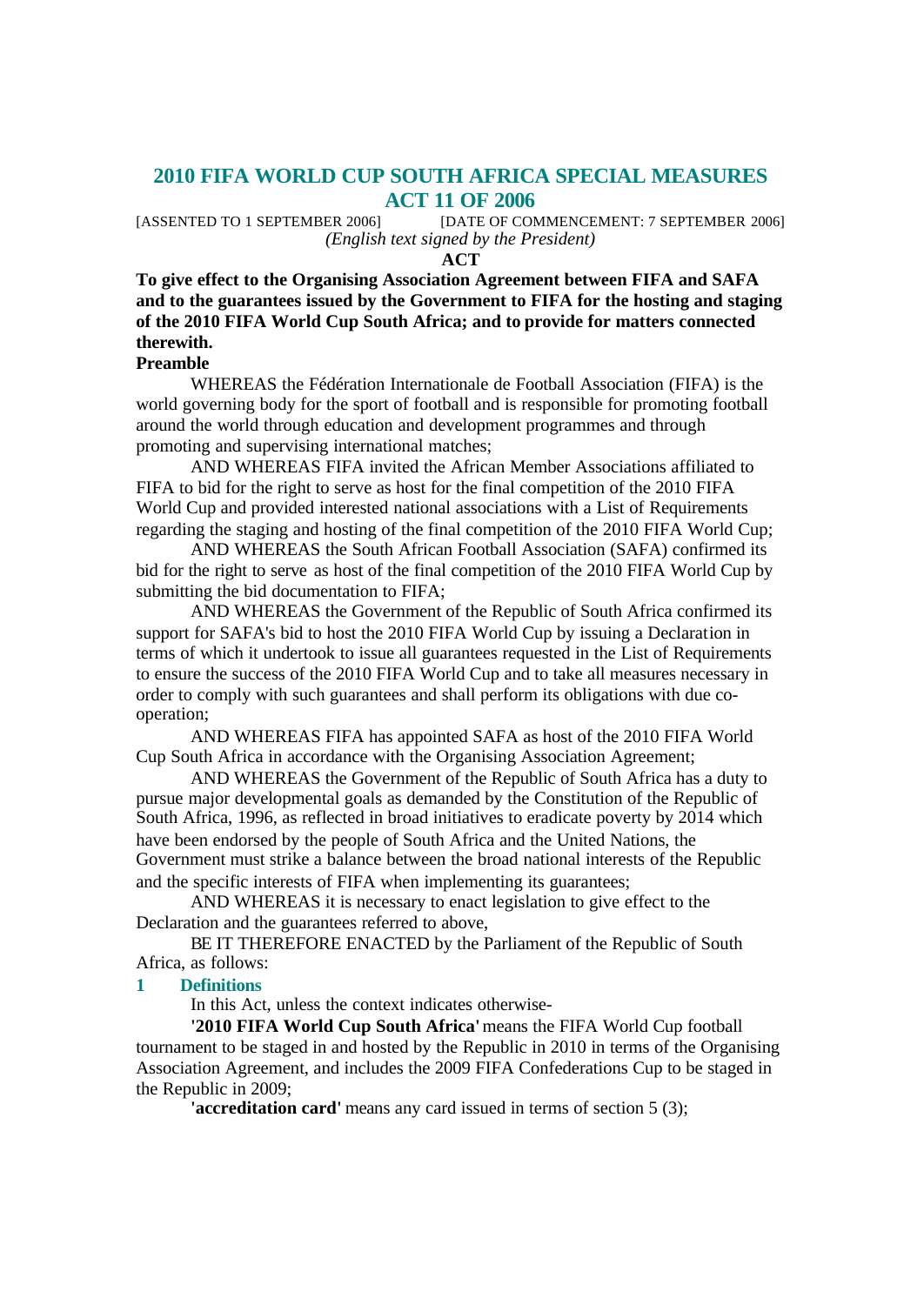**'designated area'** means a site or an area designated in terms of section 5 (1); **'FIFA'** means the Fédération Internationale de Football Association;

**'final competition'** means the final tournament of the 2010 FIFA World Cup South Africa which shall be contested in the year 2010 in the Republic by 32 teams and which shall be deemed to last for the period stipulated by the Minister by notice in the *Gazette*;

**'Immigration Act'** means the Immigration Act, 2002 (Act 13 of 2002);

**'LOC'** means the 2010 FIFA World Cup Organising Committee South Africa (an association incorporated under section 21 of the Companies Act, 1973 (Act 61 of 1973));

**'match'** means a football match in its entirety (including overtime and penalty kick phases) played as part of the 2010 FIFA World Cup South Africa, and includes any training session or exhibition by a participating team or delayed or deferred matches and replays;

**'Minister'** means the Minister responsible for sport and recreation at national level in the Republic;

**'Organising Association Agreement'** means the Organising Association Agreement, including its annexes, entered into between FIFA and SAFA;

**'peace officer'** means a peace officer as defined in section 1 of the Criminal Procedure Act, 1977 (Act 51 of 1977), and includes a member of a municipal police service as defined in section 1 of the South African Police Service Act, 1995 (Act 68 of 1995);

**'prescribed'** means prescribed by regulation;

**'regulation'** means any regulation made in terms of section 9;

**'SAFA'** means the South African Football Association or its successors-in-title; **'stadium'** means a stadium contemplated in section 2;

**'team'** means the 23 football players and the 27 persons accompanying such football players representing a national association affiliated with FIFA, which national association has qualified to participate in the 2010 FIFA World Cup South Africa;

**'traffic-free zone'** means a public road or area contemplated in section 7 (1) *(b)*; **'venue'** means any area or place contemplated in section 2.

**2 Declaration as stadium or venue**

(1) The Minister must by notice in the *Gazette* declare a stadium or venue as a stadium or venue recognised for the purposes of this Act upon written confirmation by the LOC that such-

- *(a)* stadium has been identified and selected to host one or more matches under the auspices of the 2010 FIFA World Cup South Africa; and
- *(b)* venue has been identified and selected.

(2) For the purposes of subsection (1), 'venue' means any area or place, other than a stadium, which-

- *(a)* is demarcated by an enclosed or semi-enclosed temporary or permanent building structure where one or more matches are to be hosted under the auspices of the 2010 FIFA World Cup South Africa; and
- *(b)* may consist, amongst other things, of seating for spectators, attendees or an audience, a field of play, a permanent or temporary podium and any other recreational area required for hosting the 2010 FIFA World Cup South Africa.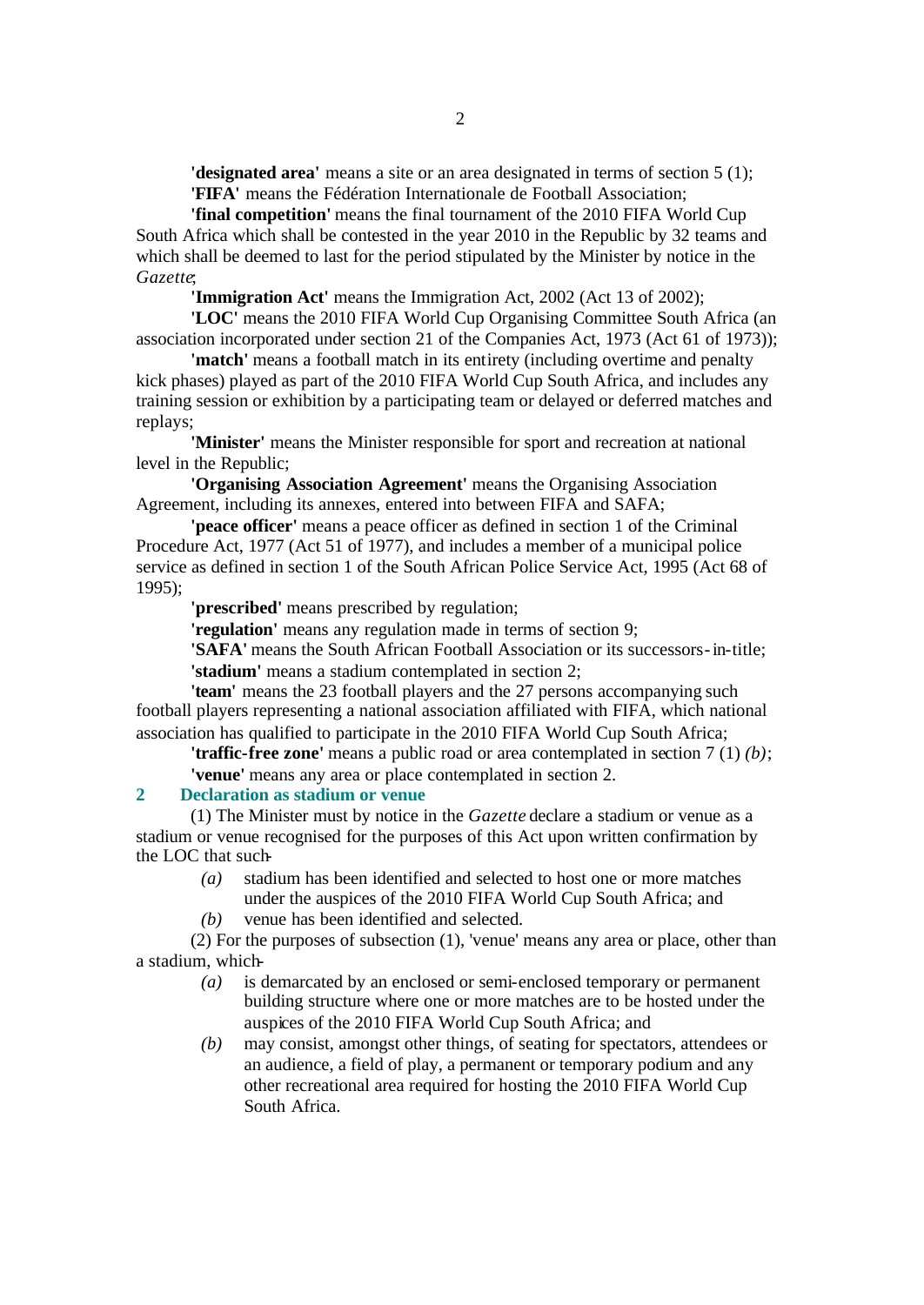#### **3 National anthems and flags**

(1) No person may prevent-

- *(a)* the playing of the national anthem of any country represented by a team during any match or other official event of the 2010 FIFA World Cup South Africa; and
- *(b)* the flying of the national flag of any country represented by a team during any match or other official event of the 2010 FIFA World Cup South Africa.

(2) Any person who contravenes or fails to comply with subsection (1) is guilty of an offence and liable on conviction to a fine or to imprisonment for a period not exceeding one year or to both a fine and such imprisonment.

## **4 Visas, visitor's permits, work permits and business permits**

- (1) Subject to the Immigration Act, the-
	- *(a)* Minister of Home Affairs may grant a visa in terms of section 10A (3) *(a)* of the Immigration Act to a person from a country that is not exempt from complying with visa requirements to attend the 2010 FIFA World Cup South Africa for the requested period if that person lodges an application for a visa with the Minister of Home Affairs at least 14 days before departing for the Republic; and
	- *(b)* Director-General of Home Affairs may issue a visitor's permit in terms of section 11 (1) of the Immigration Act to a person from a country that is exempt from complying with visa requirements upon entry into the Republic in order to attend the 2010 FIFA World Cup South Africa for the period which that person is exempt from complying with visa requirements.

(2) (*a)* Any person, including team members, intending to conduct work in the Republic in connection with and for the duration of the 2010 FIFA World Cup South Africa must, in support of an application for an authorisation in terms of section 11 (2) of the Immigration Act, submit a letter to the Minister of Home Affairs from FIFA approving the work to be conducted.

*(b)* A person contemplated in paragraph *(a)* intending to conduct work for a period exceeding the period for which he or she enjoys exemption from having to comply with visa requirements, must be in possession of a valid visa for the intended period and purpose prior to proceeding to the Republic: Provided that the period of the intended visit may not exceed six months.

(3) The Minister of Home Affairs may allow dignitaries identified as such by FIFA to be admitted to and sojourn in the Republic for the duration of the 2010 FIFA World Cup South Africa in terms of section 31 (2) *(a)* of the Immigration Act if a list containing the personal particulars of the dignitaries prepared by FIFA is received by the Minister of Home Affairs at least 30 days before the dignitaries intend to depart for the Republic.

(4) (*a)* If any person intends to conduct work, or establish or invest in a business, in the Republic for a period exceeding six months in connection with the 2010 FIFA World Cup South Africa, such person must, when applying for a work permit or a business permit in terms of the Immigration Act, provide the Director-General of Home Affairs with-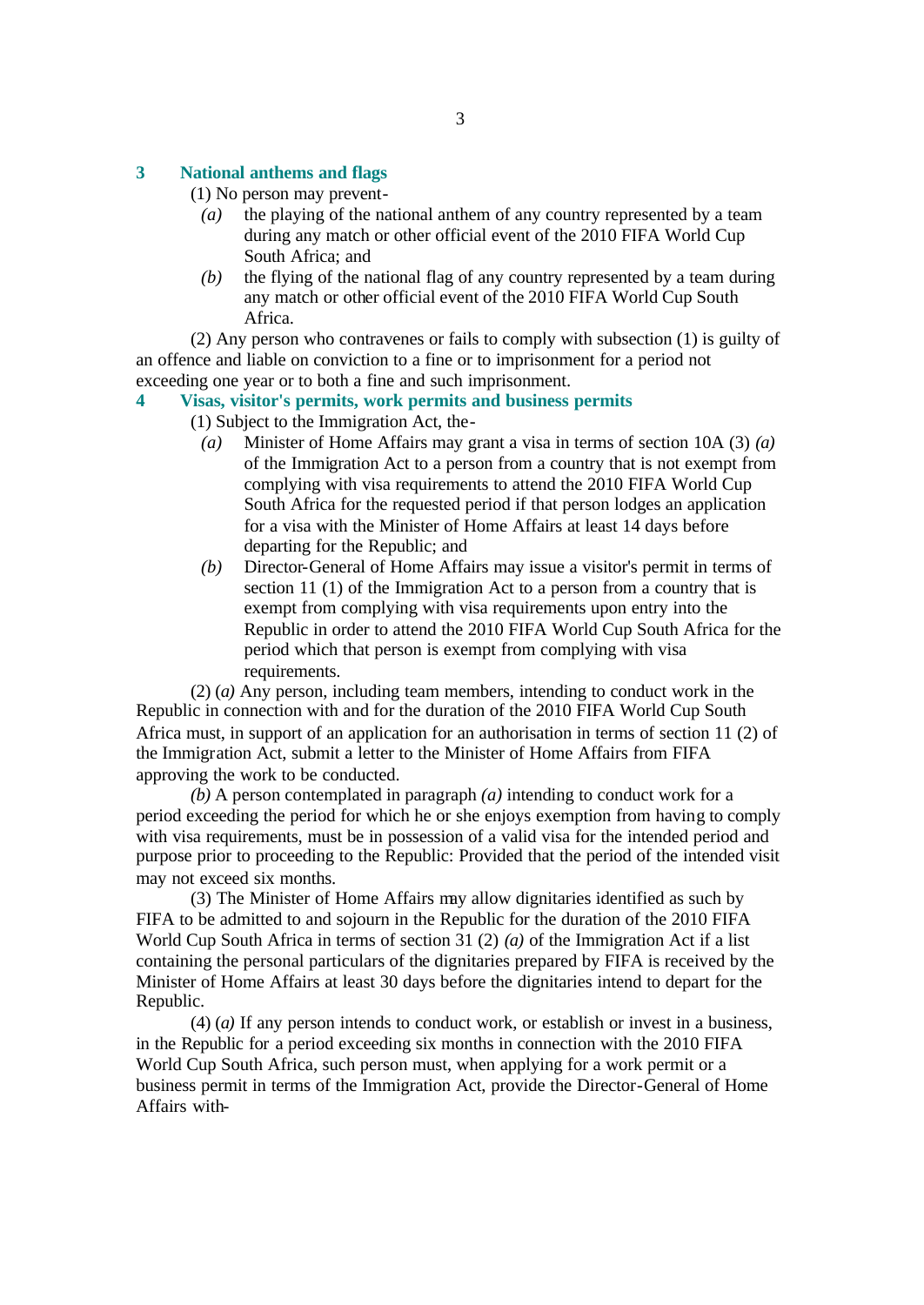- (i) proof of accreditation with FIFA in support of the application at least 30 days prior to proceeding to the Republic;
- (ii) a description of the activities that will be undertaken in the Republic; and
- (iii) the duration of the intended stay.

*(b)* If a person contemplated in paragraph *(a)* wishes to be exempted from having to comply with any of the requirements for a work permit or business permit prescribed in the Regulations made under section 7 of the Immigration Act, that person must ensure that the Minister of Home Affairs receives an application in terms of section 31 (2) *(c)* of the Immigration Act for the waiver of those requirements at least 60 days prior to that person proceeding to the Republic.

*(c)* The application referred to in paragraph *(b)* must be approved by the Minister of Home Affairs before the Director-General of Home Affairs may consider the application for a work permit or business permit contemplated in paragraph *(a)*.

### **5 Designated areas**

(1) (*a)* The LOC, after consultation with the National Commissioner of the South African Police Service and all other stakeholders, may designate any site or any area in a site as a designated area that may only be entered by a person in possession of an accreditation card.

*(b)* For the purposes of paragraph *(a)*, 'site' means any-

- (i) stadium or venue;
- (ii) public viewing place identified by the LOC;
- (iii) other place or facility related to the 2010 FIFA World Cup South Africa that the LOC may determine to be a place or facility which may only be entered by a person in possession of an accreditation card; or
- (iv) zone surrounding or adjacent to a stadium, venue, place or facility that the LOC, after consultation with the role players referred to in the applicable Host City agreement, identifies as an exclusion zone in which prescribed commercial activities by any person other than persons identified by the LOC are prohibited.

(2) The LOC must ensure that every entry point of a designated area is clearly identified and must indicate on a notice at such entry point that access to that area is limited to persons specifically accredited to enter that area.

(3) The LOC, after consultation with the National Commissioner of the South African Police Service and all other stakeholders, may issue accreditation cards to persons who, in accordance with the Organising Association Agreement, are entitled to enter a specific designated area.

(4) For the purposes of subsection (1) *(b)* (iv), 'Host City agreement' means an agreement between FIFA, the LOC and a city identified and selected by FIFA and the LOC as a city that will host a match.

## **6 Access control measures**

(1) No person may enter a designated area unless he or she is in possession of an accreditation card allowing him or her to enter and be in that area.

(2) A peace officer must-

*(a)* request any person who wishes to enter or is found in a designated area to produce an accreditation card authorising such person to enter and be in that area;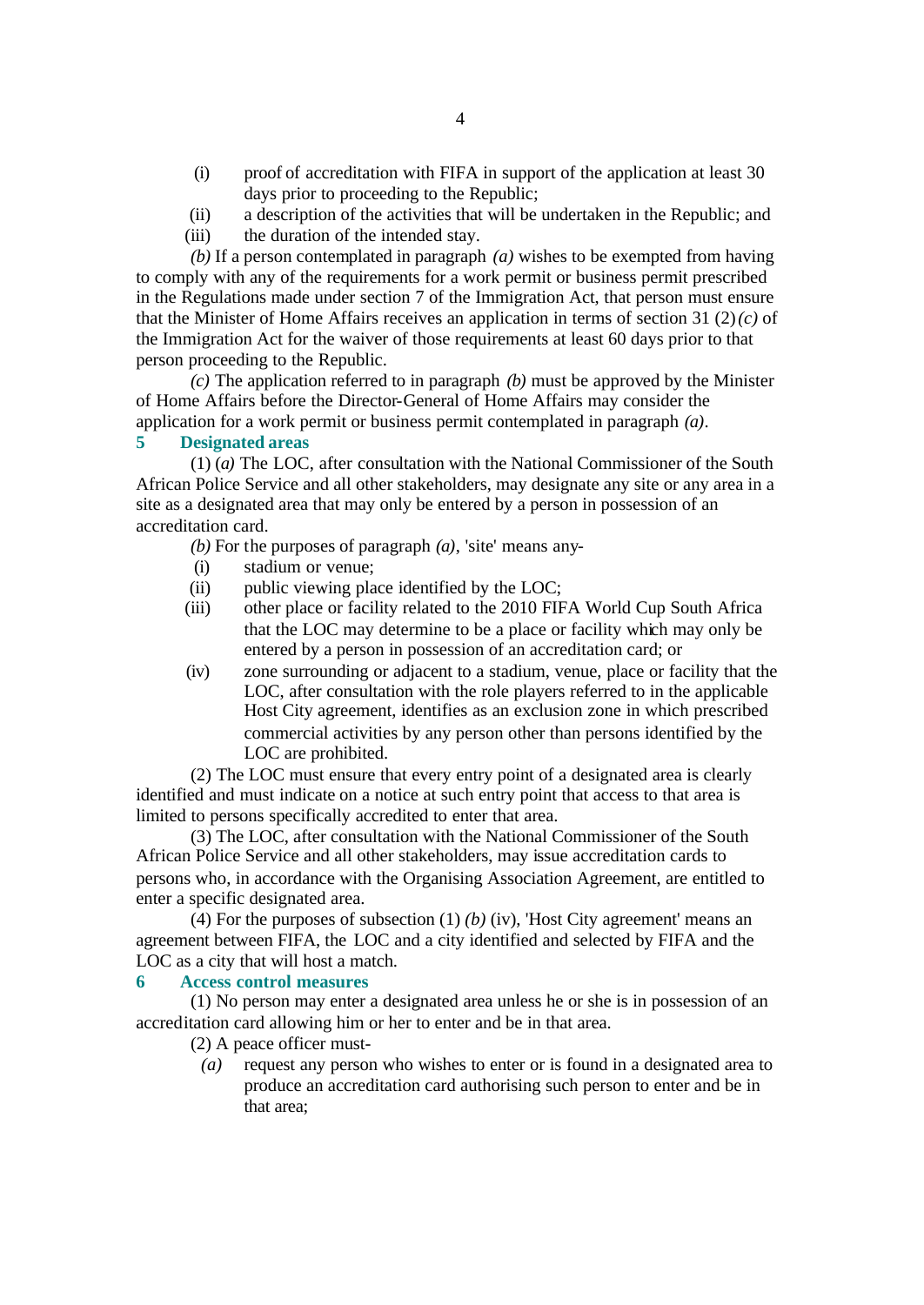- *(b)* refuse a person permission to enter a designated area unless such person produces an accreditation card authorising him or her to enter and be in that area; and
- *(c)* remove any person from a designated area if such person is found in that area and, upon the request of the peace officer, refuses or fails to produce an accreditation card authorising him or her to enter and be in that area.

(3) A peace officer may use such force as may be reasonably necessary in and proportional to the circumstances in order to exercise any power in terms of subsection (2).

(4) Any person who-

- *(a)* contravenes or fails to comply with this section; or
- *(b)* obstructs or hinders any peace officer in the exercise of his or her powers under this section,

is guilty of an offence and liable on conviction to a fine or to imprisonment for a period not exceeding six months or to both a fine and such imprisonment.

## **7 Traffic-free zones**

(1) *(a)* No person may drive a vehicle into or in a traffic-free zone or park such vehicle in that zone unless a prescribed notice authorising the presence of the vehicle in that zone is displayed on the vehicle in the prescribed manner.

*(b)* For the purposes of paragraph *(a)*, a traffic-free zone is any public road or area that is-

- (i) identified by the National Commissioner of the South African Police Service, after consultation with all other stakeholders, as a traffic-free zone; and
- (ii) clearly marked in the prescribed manner as a traffic-free zone.

(2) A peace officer must refuse a person permission to drive a vehicle into a traffic-free zone unless a notice contemplated in subsection  $(1)(a)$  is displayed on such vehicle.

(3) A peace officer who finds a vehicle parked or being driven in a traffic-free zone without displaying a notice contemplated in subsection (1) *(a)* must-

- *(a)* direct the person who is driving the vehicle to leave that zone immediately;
- *(b)* if the owner or person who parked the vehicle is readily available, order such owner or person to remove the vehicle from that zone; or
- *(c)* if the owner or person who parked the vehicle is not readily available, remove the vehicle from that zone and impound the vehicle.

(4) For the purposes of subsection (3) *(c)*, regulation 305 (6) of the National Road Traffic Regulations, 2000, applies with the necessary changes.

(5) Any person who-

- *(a)* contravenes or fails to comply with this section; or
- *(b)* obstructs or hinders any peace officer in the exercise of his or her powers under this section,

is guilty of an offence and liable on conviction to a fine or to imprisonment for a period not exceeding six months or to both a fine and such imprisonment.

## **8 Search and seizure**

(1) A peace officer may search any person intending to enter a designated area or